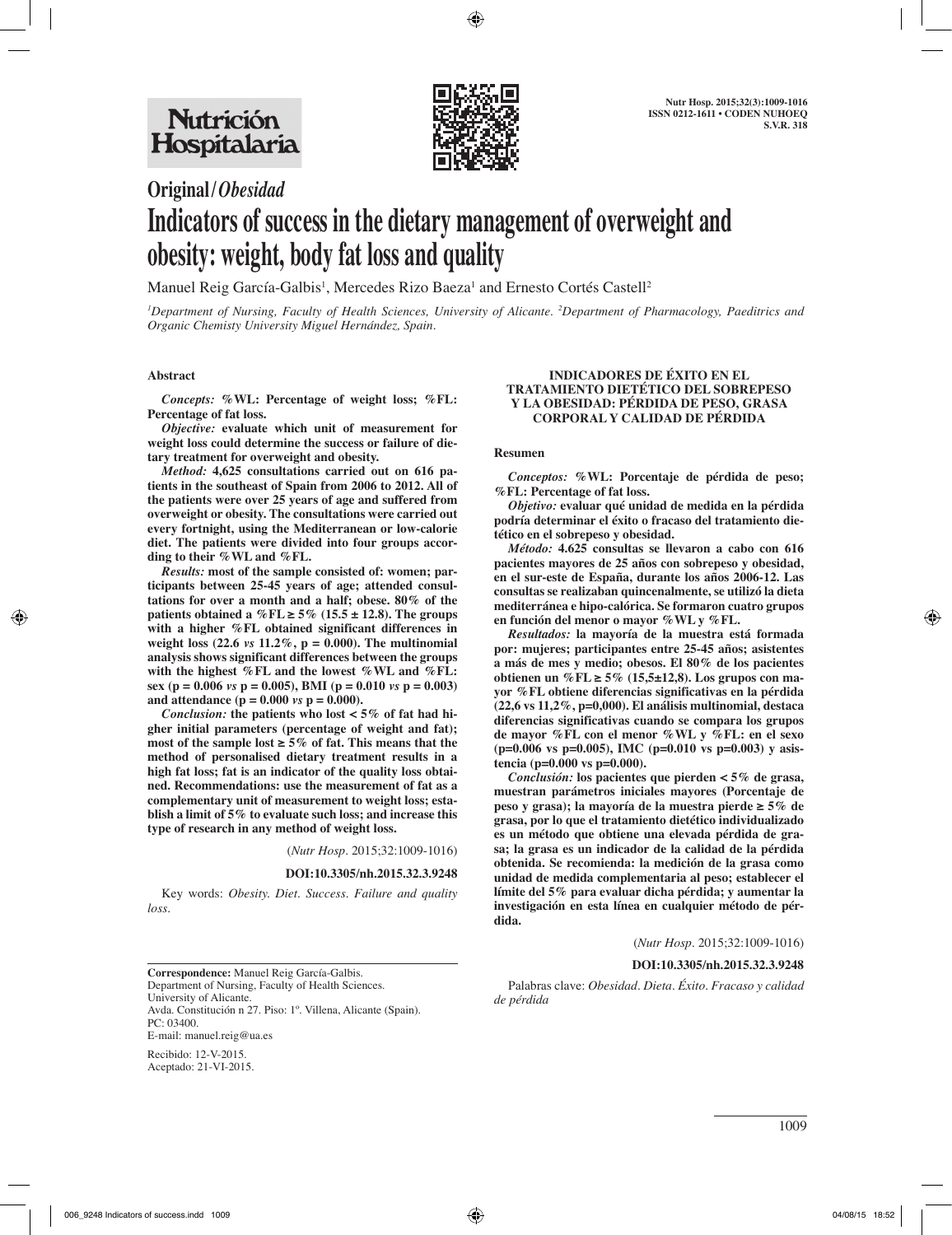## **Introduction**

#### *Overweight, obesity and diet*

Obesity is an epidemic which has coincided with changes in the habits of the population, the level of physical activity, food patterns and demographic and cultural changes which have affected the behaviour of human beings in several ways. It is a chronic, complex and multifactorial illness<sup>1</sup>. Dietary treament for obesity is included in all of the clinical guides and agreements relating to obesity. The most representative document for the international community is, without a doubt, the one published by the WHO. Its 2007 manifesto states that there is sufficient evidence to demonstrate the efficiency of low-calorie diets and low-fat diets with or without calorie reduction in weight loss<sup>2</sup>.

# *Units of measurement for expressing weight loss: success or failure*

Weight and fat loss, expressed in kilos and percentages, are the most adequate ways of expressing this for patients of different weights, ages and sexes<sup>3</sup>. Nowadays, successful weight loss is defined as the loss of a specific percentage of body weight which, depending on the cases, is set between  $5\text{-}10\%^{4,5}$ .

## *Theoretical Framework*

Obesity continues to increase worldwide. Recent studies have shown an average increase of body mass index (BMI) of  $0.4 \text{ kg/m}^2$  per decade since 1980<sup>6</sup>, and Spain is no exception<sup>7</sup>. But, despite this, there is still no homogenisation in the expression of the most adequate units of measurement for determining weight loss in any of the methods used for combating overweight and obesity<sup>3</sup>.

## *Purpose of the study*

Evaluate which unit of measurement for weight loss could determine the success or failure of dietary treatment for combating overweight and obesity. This information will prompt other treatments to evaluate which unit of measurement is the most adequate for determining the effectiveness of each of the methods used.

## **Method**

# *Description of the participants, geographical and temporal location*

In 4,625 consultations, we analysed the %WL (percentage of weight loss) and %FL (percentage of fat loss) of 616 patients who attended a nutrition consultation in the southeast of Spain (province of Alicante) from 2006 to 2012. The selection criteria for patients was as follows: patients over 18 years of age<sup>8</sup> with a body mass index of  $25 \text{ kg/m}^2$  or above, who were then divided into two groups: overweight (BMI: 25 to 30 kg/m<sup>2</sup>) and obese (BMI  $\geq$  30 kg/m<sup>2</sup>)<sup>9</sup>, with no food allergies or intolerences, psychomotor disorders or comprehension difficulties<sup>10</sup>.

In the descriptive values of the initial sample, it is important to highlight the values of initial percentage of fat upon arrival at the consultation and the  $%FL$  compared to the BMI<sub>I</sub> (initial BMI)  $% WL$  and BMI<sub>is</sub> (difference between the initial and final BMI) (Table I). The initial sample was mostly made up of: women, over 45 years of age, obese and patients who attended nutrition consultations for over a month and a half. The sample was divided into four groups: PL ≥ 5%WF (patients who lost ≥ 5% of weight and fat); PL  $\geq 5\% \& W < 5\%$  (patients who lost  $\geq 5\%$  of weight and  $\langle 5\% \text{ of fat} \rangle$ ; PL $\langle 5\% \text{W} \& \geq 5\% \text{F}$  (patients who lost < 5% of weight and  $\geq$  5% of fat; PL < 5% WF (patients who lost less than 5% of weight and fat) (Table II). The majority of the sample lost  $\geq 5\%$  of body fat (Table III).

## *Personalised measurement of weight and body fat*

Participants were weighed using the Tanita BC-418MA body composition analyser (TANITA Corporation of America, Arlington Heights, IL, EE.UU.)<sup>11</sup>. Participants attended the consultation every fortnight and were measured in the following parameters: %Weight (percentage of initial weight), %Fat (percentage of initial fat), %WL, %FL and quality loss; for a maximum period of six months $10,12$ .

**Table I** *Descriptive values of the initial parameters and the end of the whole sample used in the clinical trial*   $(n = 616; n_{max}: 31\%, n_{max}: 69\%)$ 

| Parameters                       | Mean(SD)    |
|----------------------------------|-------------|
| Age (years old)                  | 45,1 (12,8) |
| Weight $(kg)$                    | 85,1 (16,2) |
| Size <sub>i</sub> (m)            | 1,64(0,10)  |
| $BMI$ <sub>i</sub> $(kg/m2)$     | 31,8(5,2)   |
| $%$ Fat                          | 36,6(8,1)   |
| Number of consultations (weeks)  | 6,8(4,3)    |
| % Weight loss                    | 6,5(4,3)    |
| $%$ Fat loss                     | 15.5(12.8)  |
| $BMI_{i.f}$ (kg/m <sup>2</sup> ) | 2,0(12,8)   |
| <b>Ouality</b> loss              | 2,0(7,6)    |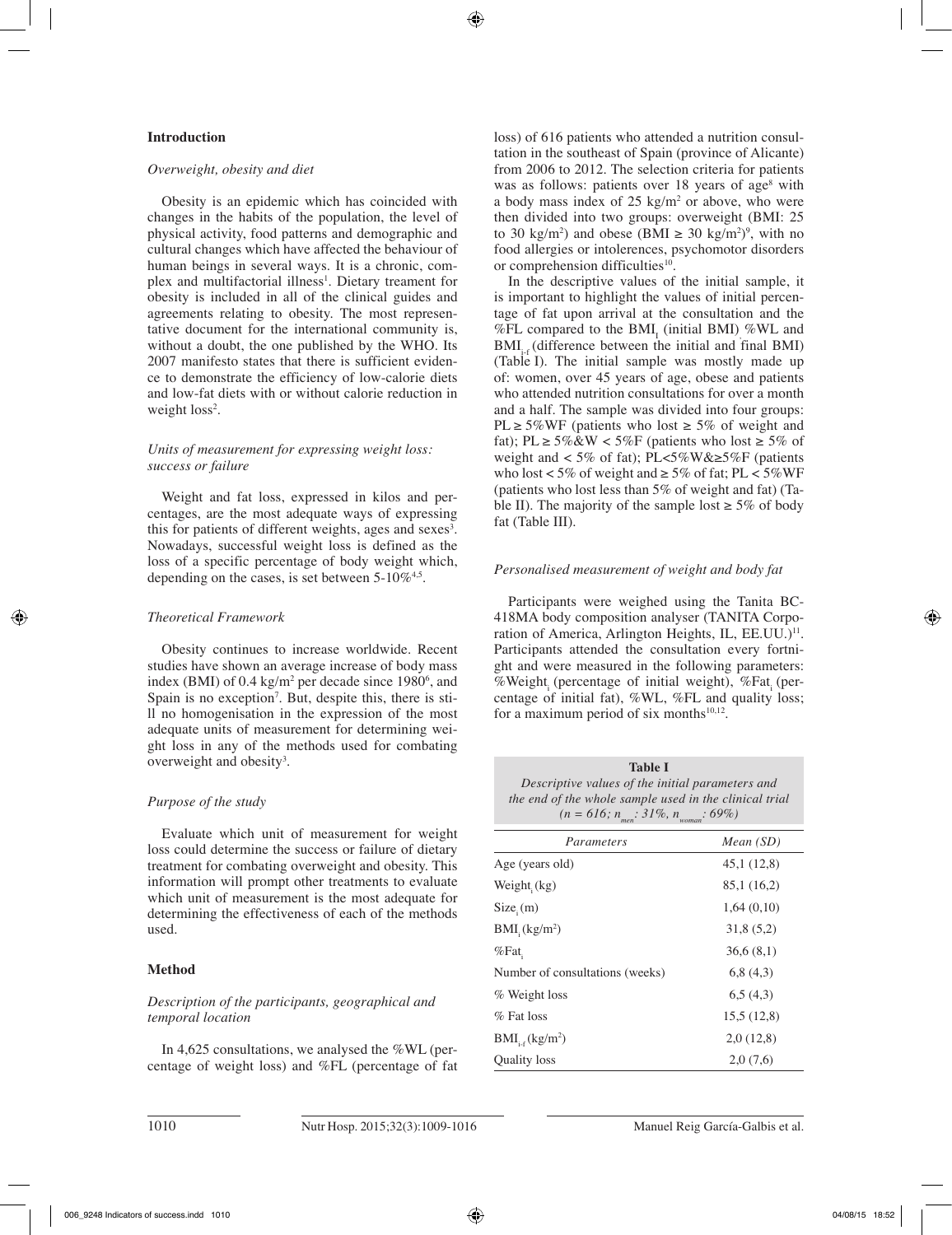## *Dietary treatment: energy deficit and expected objectives*

For the obesity treatment, we established a diet with an energy deficiency of 500 kcal based on the total calorie deficit<sup>13</sup>. Undergoing the treatment through a diet must aim to achieve a series of global objectives both in the short and long term. Weight loss is one of the objectives. But such a loss must also be accompanied by a series of other requirements: reduction of body fat, preserving lean mass as much as possible; follow the diet for a prolonged period of time; and correction of errors and inadequate food habits through nutritional education<sup>14</sup>.

The diets were created using the food and health programme software Prof. Mataix (Version 0698.046). The type of treatment used was a balanced low-calorie diet. There is no unanimous agreement about what is considered a "balanced low-calorie diet". It is usually understood as a diet that creates a calorie deficit of between 500 and 1,000 kcal/day, with a total calorie count of over 800 kcal per day. The term "balanced" means that the distribution of the macronutrients is not significantly different from what is recommended to the general population. The objective with regards to the loss of weight and fat agreed in the consultation was 0.5-1 kg per week. This loss was expected to influence the adipose tissue in the same proportion. With a daily energy deficit of 500-1,000 kcal/day required to obtain this loss, we recommended diets of 1,000- 1,500 kcal/day for women and 1,500-2,000 kcal/day for men. The distribution of macronutrients used was as follows: 45-55% carbohydrates, 15-25% protides and 25-35% total fat. A number of recommendations were establised for facilitating the therapeutic achievement of the conventional low-calorie diet. The most important recommendations were: control portion sizes and reduce the consumption of high energy density foods; distribute food throughout the day, reducing consumption in the late afternoon or evening<sup>10,12,14</sup>.

## *Diet adjustment: food habits and portion sizes*

As observation of the diet continued, we tried to transmit the most relevant issues for achieving the loss and

| <b>Table II</b><br>Percentage of participants by percentage of weight loss and fat obtained |                         |                             |                                            |                                        |                          |                     |
|---------------------------------------------------------------------------------------------|-------------------------|-----------------------------|--------------------------------------------|----------------------------------------|--------------------------|---------------------|
| Groups                                                                                      | Participants<br>$n(\%)$ | $PL \geq 5\% WF$<br>$n(\%)$ | $PL \geq 5\%$<br>$\& W < 5\% F$<br>$n(\%)$ | $PL < 5\%W$<br>$&\geq 5\%F$<br>$n(\%)$ | $PL < 5\% WF$<br>$n(\%)$ | Chi-squared<br>test |
| $n_T$                                                                                       | 616                     | 334 (54,2)                  | 11(1,8)                                    | 158(25.6)                              | 113(18,3)                |                     |
| Men                                                                                         | 188 (30,5)              | 107(56,9)                   | 1(0,5)                                     | 55 (29,3)                              | 25(13,3)                 | 0.049               |
| Women                                                                                       | 428 (69,5)              | 227(53)                     | 10(2,3)                                    | 103(24,1)                              | 88 (20,6)                |                     |
| 25-45 years old                                                                             | 156(25.3)               | 82 (52,6)                   | 4(2,6)                                     | 39 (25)                                | 31(19,8)                 |                     |
| >45 years old                                                                               | 460 (74.7)              | 252 (54,8)                  | 7(1,5)                                     | 119(25,9)                              | 82 (17,8)                | ns                  |
| Overweight                                                                                  | 275 (44.6)              | 151 (54,9)                  | 3(1,1)                                     | 80(29,1)                               | 41 (14,9)                |                     |
| Obese                                                                                       | 341 (55.4)              | 183(53,7)                   | 8(2,4)                                     | 78 (22,9)                              | 72 (21)                  | ns                  |
| $\leq$ 3 consultations<br>$(\leq M$ onth and a half)                                        | 133(21.6)               | 18(13,6)                    | 1(0,8)                                     | 46 (34,5)                              | 68 (51,1)                |                     |
| $>$ 3 consultations<br>$($ > Month and a half)                                              | 483 (78.4)              | 316(65,4)                   | 10(2,1)                                    | 112(23,2)                              | 45(9,3)                  | p<0.000             |

# **Table III**

*Patientes overweight and obesity, which obtained an advisable loss when performing an individualized dietary treatment*

| Patients initiating treatment<br>$(n = 616)$ |                                                                                   |                                    |                                                                          |  |
|----------------------------------------------|-----------------------------------------------------------------------------------|------------------------------------|--------------------------------------------------------------------------|--|
|                                              | Recommended loss (RL)<br>$(n=492:80\%)$<br>Patients who always lose $\geq$ 5% fat |                                    | Lost not recommended (LNR)<br>$(n=124:20\%)$<br>Patients lose $<$ 5% fat |  |
| $PI \geq 5\% WF$<br>$(n=334)$                | $PL < 5\%$ W& $\geq 5\%$ F<br>$(n=158)$                                           | $PL \geq 5\%$ W& < 5%F<br>$(n=11)$ | $PL < 5\%$ WF<br>$(n=113)$                                               |  |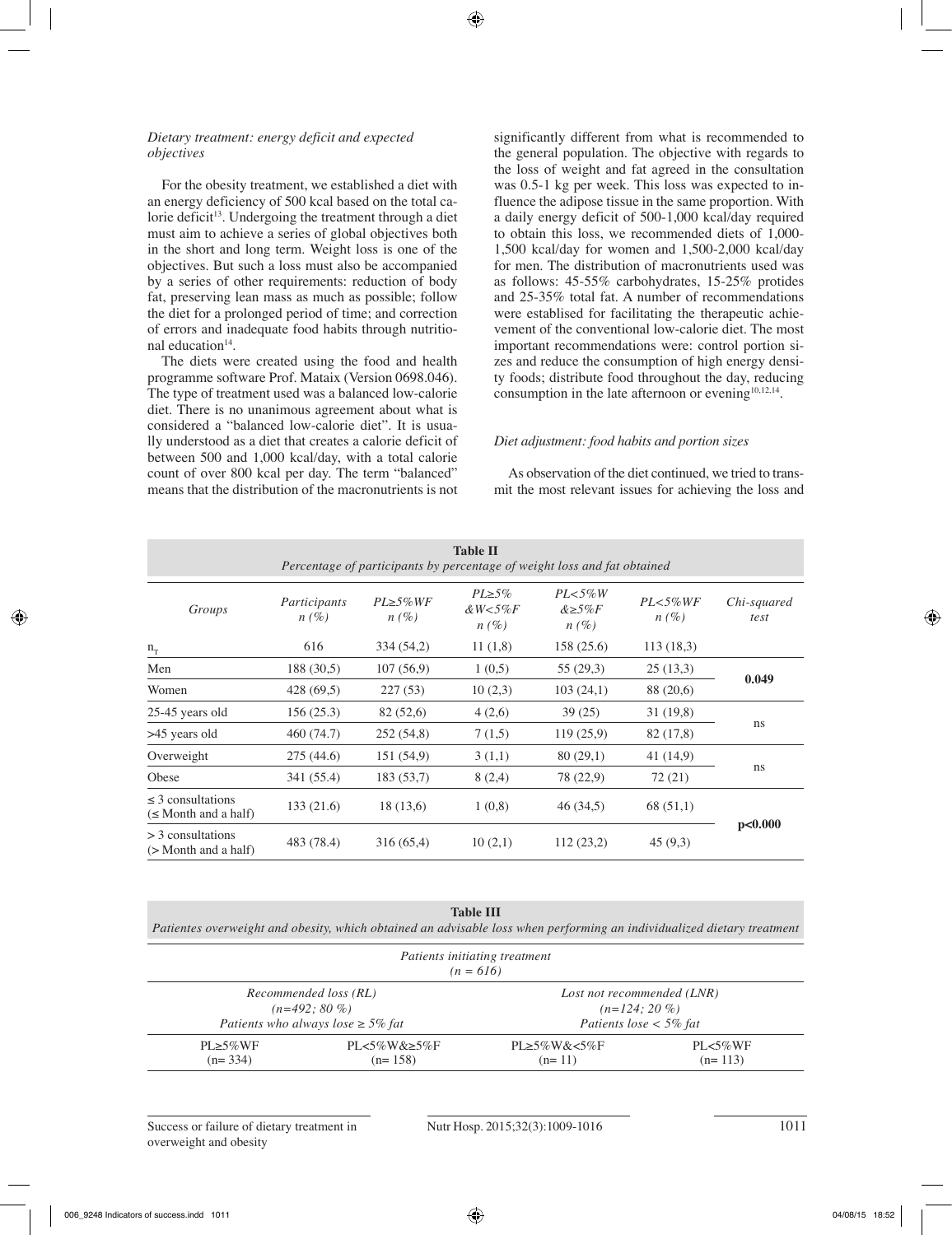why, in order to increase interest. We tried to facilitate real objectives for each case, e.g. simple diet guidelines, such as drinking one litre of water per day, or an amount of weight and fat loss that was achievable every fifteen days. We stated "how" it would be most recommendable to achieve these real goals, facilitating specific techniques for each case. Criticism of non-recommended habits and unattained objectives were avoided, showing patience and confidence instead. The advantages of achieved improvements were always stressed, both in terms of variations of weight and fat as well as health improvements (reduction of blood pressure; improvements to analytical parameters which may have been out of the recommended range, such as cholesterol and triglycerides; improvements in mobility, etc). We tried to minimise abandonement of the treatment by facilitating communication and access to a nutritionist by telephone, email and social networking sites<sup>15</sup>. In order to improve understanding of the treatment, we implemented a continuous learning process that was divided into two parts: initiation and perfection. The recommended loss level varied according to the weight and body fat at the beginning of the diet. This was the way we recommended "how" to consider the loss in the consultation $10,12$ .

Portion size has an influence on the self-regulation of consumption; the larger the size the more difficult it is  $16$ . The diet did not require patients to weigh their food. Instead, they were asked to measure the amount of food on the plate using ladles and measuring sticks, which are frequently used items found in all kitchens. This technique achieved two objectives: making only one meal at home and not having to weigh the food products, which is a time-consuming task. Ladles were used for measuring meals with a lot of liquid (lentil stew, beans, chickpeas, soups, etc) and the measuring sticks were used for non-liquid meals (rice, pasta, etc). For cold meats, such as ham, patients were told the number of slices and sizes they could have. For cheese, they were given the weight or portions. For grilled meat and fish, they were shown the aproximate size (images) and weight. Fruit was consumed by number according to the type and no limit was set for vegetables. It was suggested that food such as deserts (ice-cream, sweets, chocolate biscuits, etc), pizzas and hamburgers were homemade and eaten in moderation at the weekend. The use of food grown in the patient's region was recommended in order to make it easier for them to get hold of and use in their diet $10,12$ .

# *The Mediterranean diet as a food pattern*

DietMed is characterised for having an abundance of food of vegetable origin, minimally processed and seasonal, preferably fresh; fresh fruit as the typical daily desert; occasional consumption of sweets; olive oil as the main source of fat; a low or moderate consumption of dairy products (mainly cheese and yoghurt) as well as fish and poultry; consumption of eggs; red meat in small quantities; and low or moderate consumption of wine, usually during meals (it was suggested to limit consumption to weekends)<sup>17</sup>.

# *Success and failure in nutrition consultations*

In order to express the loss obtained through the dietary treatment in this test, we used the percentage of weight, body fat and quality loss (Table IV and Fig. 1). These units of measurement enable the comparison of any patient, regardless of their age and sex. Taking fat into account as a measurement of such a loss enables us to observe where the decrease in weight comes from: body fat, muscle mass and/or body fluids. In order to assess whether the loss was considered a success or not, we had to take into account the decrease of a specific percentage. This percentage was taken from other pieces of research, which refer to a weight reduction of 5-10%<sup>4,5</sup>. We concluded that a reduction of 5% enabled the assessment of overweight patients, who were subject to a lower loss (Table II, IV, V). The loss of fat had to be evaluated alongside the loss of weight. This method provided more information than simply evaluating weight loss (Fig. 1). Within this new assessment method, we decided to group the patients according to their loss of weight and fat, taking into account all of the possible variations. Four groups were created:  $PL \ge 5\%$ WF; PL ≥ 5%&W<5%F; PL<5%W& ≥ 5%F; PL < 5%WF (Table II). The groups who obtained a greater loss of fat would be considered the patients who obtained the best results in the dietary treatment (Table III).

We felt that it was not adequate to use the terms "success" or "failure" in the consultations, given that they led to the following reactions when linked to weight loss: successful patients became more confident and relaxed in the application of the techniques learnt during the maintenance period, which could lead them to putting the weight back on; and those considered failures felt a sense of defeat and a lower interest in applying the recommended techniques and, on occasions, they did not achieve their expected results. In order to avoid this situation, we insisted that their obtained loss and maintenance was the result of their efforts $10,12$ .

# *Concepts*

n: participants;  $n_T$ : Total Participants; I: initial; F: end; %: Percentage; I-F: Difference between the start and end of treatment; Percentage weight loss (%WL) = 100 x (Weight lost between visits to the clinic/initial weight); Lost fat percentage (%FL) =  $100 \times$  (Lost fat between visits to the clinic/initial fat); quality loss (QL): %FL/%WL (Reig, et al., 2015); PL ≥ 5%WF *(Group 1)*: Patients who lost  $\geq 5\%$  of weight and fat; PL  $\geq 5\%$ &W < 5%F *(Group 2)*: Patients who lost  $\geq 5\%$  of weight and  $\lt 5\%$ of fat;  $PL < 5\%$ W $\& \geq 5\%$ F *(Group 3)*: Patients who lost < 5% of weight and ≥ 5% of fat; PL < 5%WF *(Group 4)*: Patients who lost less than 5% of weight and fat. Sucess-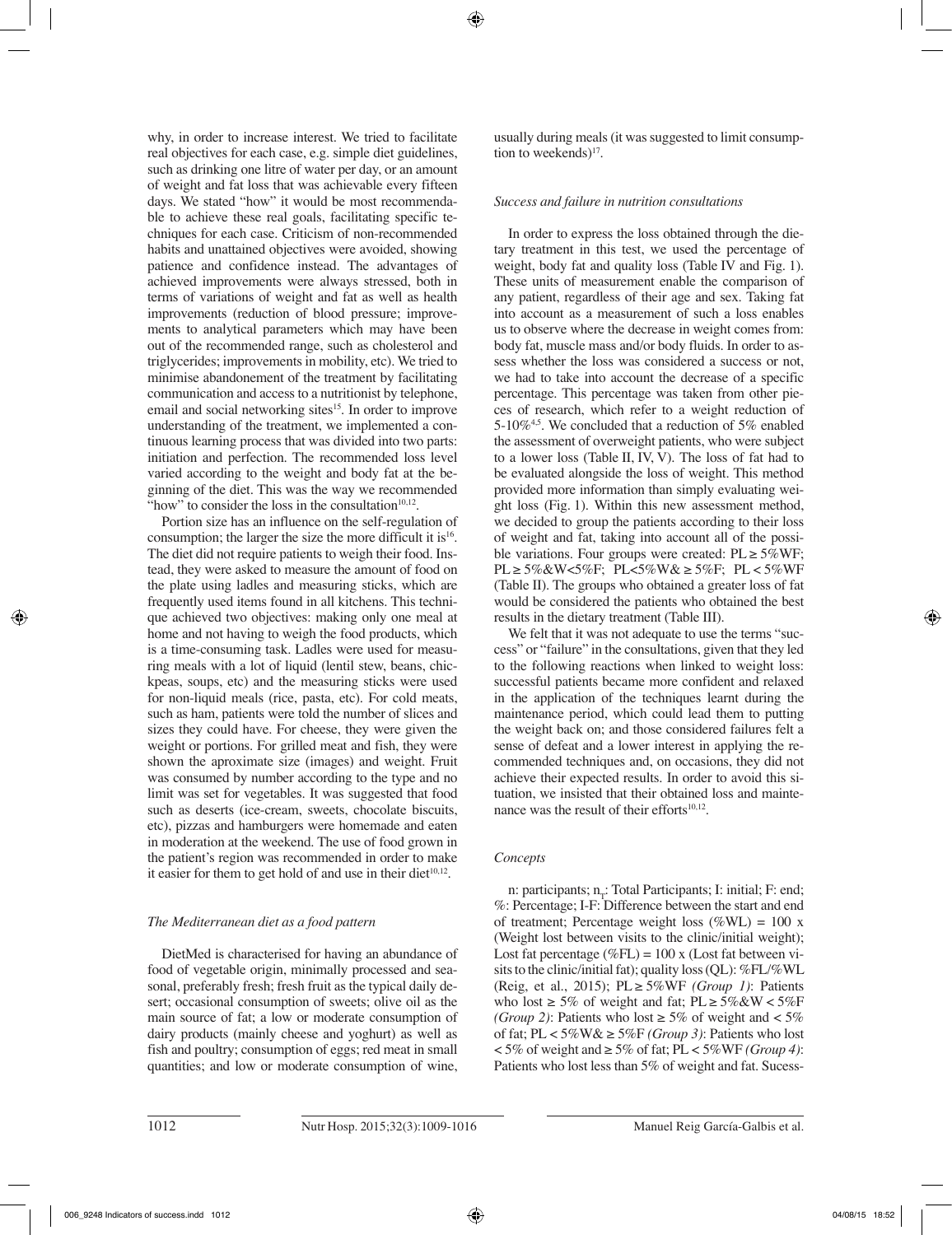**Table IV** *Inicial parameters and changes in %WL, %FL (mean and SD) by sex, age, BMI, number of consultations in participants (n=616)*

| Groups/statistical test          | $PL \geq 5\% WF$ |             | $PL \geq 5\%$ &W<5%F PL<5%W&≥5%F | $PL < 5\% WF$ | Kruskal-Wallis test |
|----------------------------------|------------------|-------------|----------------------------------|---------------|---------------------|
| Age (years old)                  | 45.4(12.3)       | 54.5 (18.3) | 43.3 (12.7)                      | 45.7(13.7)    | 0.092               |
| Weight $(kg)$                    | 84.4 (15.5)      | 87.4 (20.7) | 85.2 (17.7)                      | 86.8(15.7)    | 0.642               |
| $Size_i(m)$                      | 1.64(0.09)       | 1.58(0.13)  | 1.64(0.11)                       | 1.66(0.16)    | 0.335               |
| $BMI_{i}$ (kg/m <sup>2</sup> )   | 31.4(4.8)        | 35.2(7.2)   | 31.4(5.2)                        | 32.9(5.9)     | 0.045               |
| $%$ Fat                          | 36.3(7.8)        | 41.4(8.0)   | 35.6(8.3)                        | 38.5(8.6)     | 0.002               |
| Number of consultations (weeks)  | 8.6(4.3)         | 8.0(1.5)    | 5.0(2.5)                         | 4.2(4.2)      | 0.000               |
| % Weight loss                    | 9.7(4.1)         | 6.0(0.9)    | 3.1(1.6)                         | 1.5(1.7)      | 0.000               |
| $%$ Fat loss                     | 22.6(11.8)       | 3.7(1.5)    | 11.2(7.4)                        | 1.1(4.1)      | 0.000               |
| $BMI_{i.f}$ (kg/m <sup>2</sup> ) | 3.0(1.7)         | 1.9(0.4)    | 1.1(1.1)                         | 0.5(0.5)      | 0.000               |
| Quality loss                     | 2.4(1.0)         | 0.6(0.3)    | 3.0(8.3)                         | $-0.4(14.8)$  | 0.000               |



ful loss: loss of  $\geq$  5% of fat (Group 1 and 3); unsucessful loss: loss of < 5% of fat (Group 2 and 4).

## *Statistical Analysis*

The data was analysed using IBM SPSS Statistics 20.0. Given the abnormal distribution, the differences between the subgrups were evaluated through non-parametric tests. A multinomial logistic regression model was used to estimate the adjusted odds ratio (OR) with the aim of analysing the relation between the loss and the variables of sex, age group, BMI and consultation atten*Fig. 1.—Relationship quality Indica loss with four groups of loss (Kruskal-Wallis test).* 

dance. A significance level of 5% was established for all of the analyses carried out and the associated confidence interval (CI of 95%) was calculated for all relevant parameters.

## **Results**

#### *Initial parameters and changes in loss*

The division of the sample into four groups according to their loss led to very significant differences in terms of the percentage of initial fat, assistance to the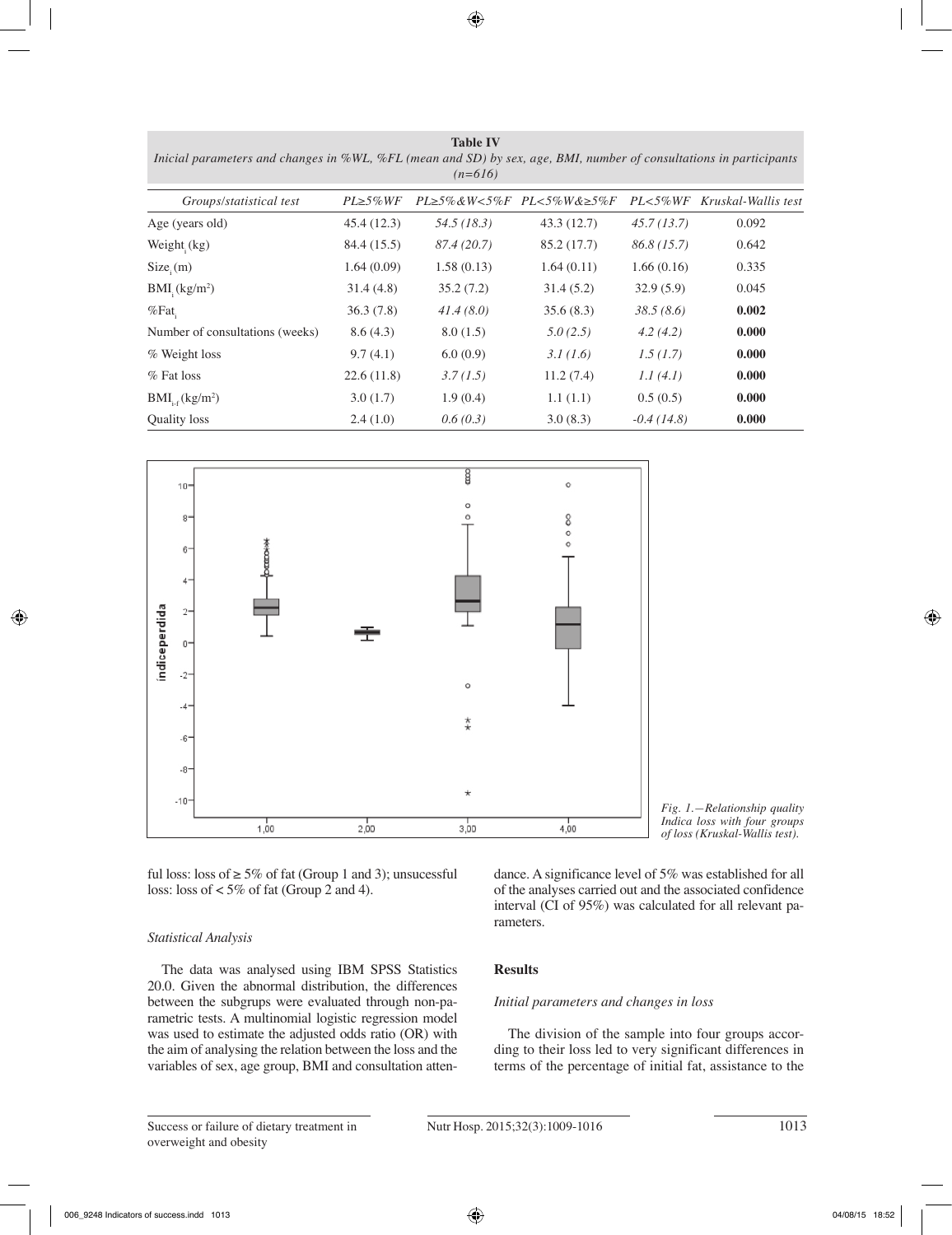consultation, the %WL, %FL, BMI $_{i}$  and quality loss (Table IV). The common characteristics of the groups who experienced a greater loss of fat ( $PL \ge 5\%$ WF; PL <  $5\%$ W &  $\geq 5\%$ F) compared to the total sample were: older age; lower weight and percentage of fat at the beginning of the treatment; greater loss of the percentage of weight, fat and quality loss. With regards to quality loss in the sample groups, the largest loss of fat was observed in Groups 1 and 3 ( $PL \ge 5\%$ WF;  $PL < 5\%$ W&  $\geq 5\%$ F) (Fig. 1). The common characteristics of the groups who lost less than 5% of fat (least successful loss) were  $(PL \ge 5\% \& W < 5\% F;$ PL < 5%WF): age; initial weight and percentage of initial fat; higher parameters than the successful groups (Group 1 and 3); lower values in the case of %FL and quality loss (Table IV). The unsuccessful patients represented 20% of the sample (Table III), the majority of which attended the consultations for less than a month and a half (Table II).

## *Multinomial regression analysis of the loss*

The aim was to observe whether there were any significant differences between the different groups of weight and fat loss. A common significant difference was observed (Group 1*vs*4, 2*vs*4, 3*vs*4) with regards to attendance of consultations (Table V). Additional significant differences were identified in the comparison of the successful groups (Groups 1 and 3) and the group of the lowest loss of the unsuccessful groups (4).

## **Interpretation of results**

### *Participants*

In the initial sample, we found differences between the percentage of initial fat, the %FL and quality loss compared to initial BMI, %WL and BMI $_{i}$  (Table I). The high quality loss of the sample and the differences mentioned above indicate that the measurement of body fat provides an added value in the assessment of the loss for the nutrition consultation (Millstein, 2014), despite the fact that European intervention studies only show the result of weight loss (Larsen, et al., 2010). Amongst the characteristics of the participants we can observe significant differences in terms of sex (70% were women) and attendance of consultations (80% attended for over a month and a half) (Table II). 80% of the sample is made up of patients who obtained a successful loss (Group 1 and 3) (Table III). This means that, on the one hand, personalised dietary treatment leads to greater attendance of consultations and, on the other hand, that it helps with the loss of body fat. Although there is some discrepancy between authors on whether attendance of consultations results in weight loss and vice versa (Stubbs, et al., 2011). In this test, greater attendance does not always lead to a

| <b>Table V</b><br>Multinomial regression analysis of the risk of loss by sex, consultation, age and BMI (1 vs 4; 2 vs 4; 3 vs 4) |                   |                  |  |
|----------------------------------------------------------------------------------------------------------------------------------|-------------------|------------------|--|
| 1 vs 4                                                                                                                           | OR (95% CI)       | $\boldsymbol{p}$ |  |
| Men vs women                                                                                                                     | $2.29(1.27-4.15)$ | 0.006            |  |
| 25-45 years old vs $> 45$ years old                                                                                              | $0.87(0.48-1.57)$ | 0.639            |  |
| Overweight vs obese                                                                                                              | $2.04(1.19-3.52)$ | 0.010            |  |
| $\leq$ 3 consultations vs $>$ 3 consultations<br>$(\leq \text{Month} \text{ and a half vs } > \text{Month} \text{ and a half})$  | $0.03(0.02-0.06)$ | 0.000            |  |
| $2 \text{ vs } 4$                                                                                                                | OR (95% CI)       | $\boldsymbol{p}$ |  |
| Men vs women                                                                                                                     | $0.44(0.05-3.75)$ | 0.456            |  |
| 25-45 years old vs $> 45$ years old                                                                                              | $0.72(0.18-2.89)$ | 0.640            |  |
| Overweight vs obese                                                                                                              | $0.86(0.20-3.79)$ | 0.846            |  |
| $\leq$ 3 consultations vs > 3 consultations<br>$(\leq$ Month and a half vs > Month and a half)                                   | $0.07(0.01-0.57)$ | 0.013            |  |
| $3 \text{ vs } 4$                                                                                                                | OR (95% CI)       | $\boldsymbol{p}$ |  |
| Men vs women                                                                                                                     | $2.37(1.37-4.30)$ | 0.005            |  |
| 25-45 years old vs $> 45$ years old                                                                                              | $0.80(0.43-1.49)$ | 0.485            |  |
| Overweight vs obese                                                                                                              | $2.32(1.34-4.02)$ | 0.003            |  |
| $\leq$ 3 consultations vs $>$ 3 consultations<br>$(\leq \text{Month} \text{ and a half vs } > \text{Month} \text{ and a half})$  | $0.23(0.14-0.39)$ | 0.000            |  |

1: PL≥5%WF; 2: PL≥5%&W<5%F; 3: PL<5%W&≥5%F; 4: PL<5%WF.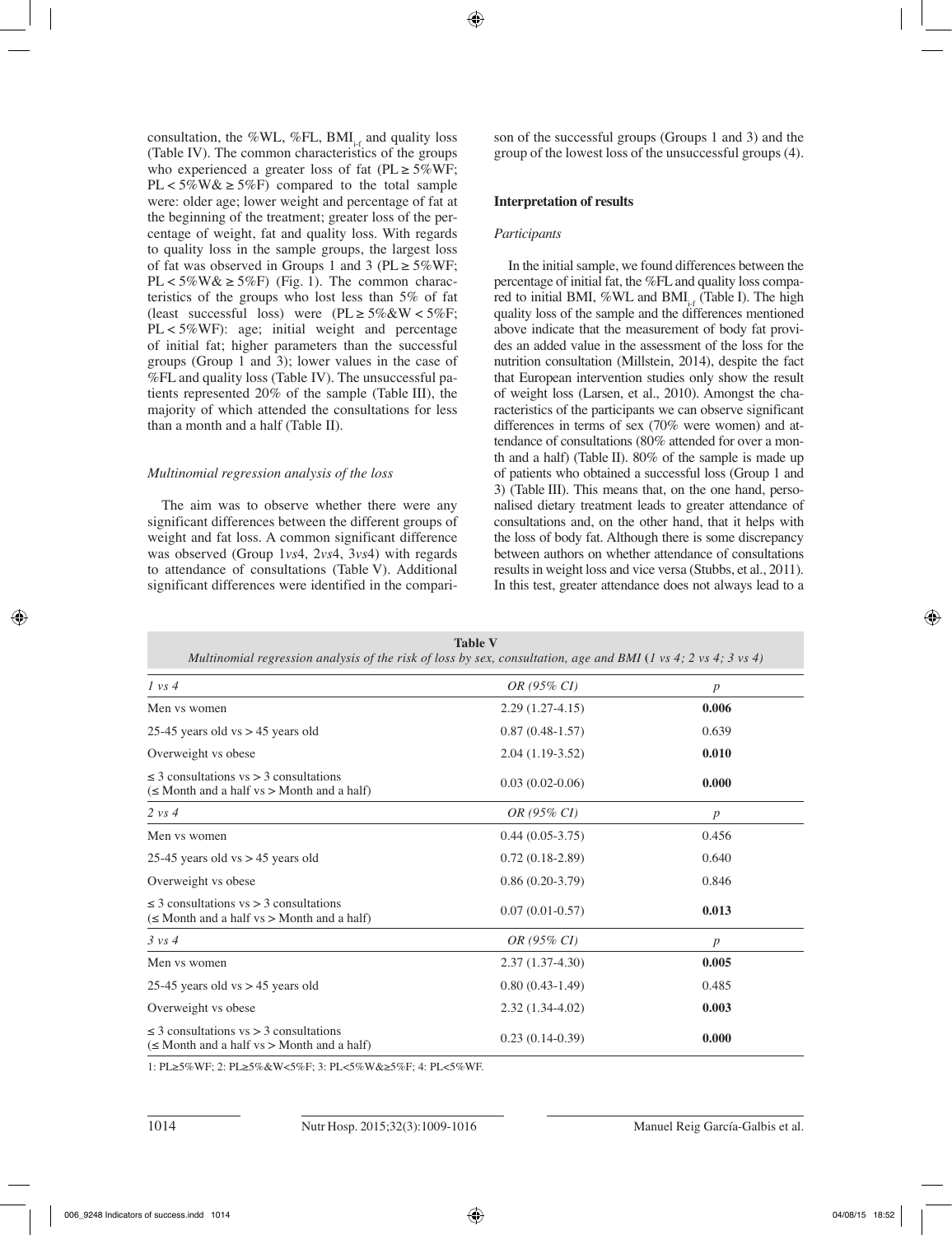greater loss. Group 3 (PL <  $5\%$ W &  $\geq 5\%$ F) lost a higher amount of body fat (Table IV, V and Fig. 1) and attended fewer consultations than Group 2 ( $PL \ge 5\%$  & W < 5%F), who achieved a lower fat loss (Table IV, Fig. 1). Perhaps this could be due to the fact that these clinical tests did not take into account fat loss<sup>3</sup>.

### *Initial parameters and changes in loss*

Significant differences are observed in the percentage of initial fat, attendance to consultations, %WL, %FL,  $BMI_{i,f}$  and quality loss (Table IV). This is because the groups have different weight and fat loss characteristics, meaning that they show different initial and end values.

We suggest using the percentage of fat loss as a complementary unit of measurement to the percentage of weight loss. This parameter enables us to observe where such a decrease in weight, body mass, muscle mass and/ or body fluids comes from3 . The recommended loss is the decrease which comes from body fat<sup>18</sup>. We recommend a reduction of 5% of weight and fat because it enables the assessment of all overweight patients, regardless of their age and sex<sup>3</sup>. The use of impedance machines for measuring body fat is a recommended technique in the case of obesity and metabolic syndrome<sup>19</sup>. We recommend introducing impedance machines for measuring body fat in the nutrition consultations which do not have them.

### *Multinomial regression analysis of the loss*

The number of significant differences observed in the comparisons between Groups 1*vs*4 and 3*vs*4 indicate that the measurement of body fat and the groups created in this test provide a richer perspective on weight loss than other current research studies<sup>3</sup>. Thus, Group 3 experienced a weight loss of  $\lt$  5% and a fat loss of  $\geq$  5% (Table II, IV and V). If we had used weight loss as the only unit of measurement, this group would have been considered unsuccessful. This could happen in patients who incorporate physical exercise into their daily routines<sup>20</sup>. Personalised dietary treatment based on the use of the Mediterranean diet<sup>21</sup> is recommended as a tool to help obtain a loss of body mass of over  $5\%$  (15,5 $\pm$ 12,8, Table I). This is based on the fact that 80% of the sample obtained such a decrease, which will be visible in the quality loss (Table IV and Fig. 1). There is a great lack of research in this area<sup>3</sup>. The satisfactory results obtained in this clinical test recommend increasing research in the assessment of the loss in other dietary treatments and methods used for combating overweight and obesity (pharmacological treatments, corrective surgeries, etc.) $18$ .

## **Conclusions**

The characteristics of the majority of the patients who attended a nutrition consultation and the most successful were: women, over 45 years of age, obese and followed the dietary treatment for over a month and a half. The least successful patients had larger initial parameters of weight and fat percentages and obtained a lower fat loss.

Most of the sample lost 5% or more of body fat  $(15.5\pm12.8)$ . Thus, personalised dietary treatment based on the use of the Mediterranean diet can be recommended as a method that helps to obtain fat mass loss. Measuring this parameter will enable you to differentiate between a successful and unsuccessful loss in the cases which experience under 5% of weight loss, as is the case of those who incorporate physical exercise into their daily routine.

The percentage of fat is an indicator of quality loss. In future studies, we recommend measuring this parameter as a complementary unit of measurement to weight percentage. This will enable the comparison of the loss obtained in any treatment. In order to determine whether the loss is successful or unsuccessful, we recommend using the decrease of 5% of weight and fat as the figure for assessing the achieved loss in any patient, regardless of their BMI. Finally, we would like to make two recommendations: introduce impedance machines for measuring body fat in the nutrition consultations which do not have them and increase research in this area in other dietary treatments and methods (pharmacological treatments, corrective surgeries, etc.).

## **Acknowledgements**

My patients; the team "Garaulet" obesity research, Prof. Dr. Salvador Zamora, Faculty of Biology, University of Murcia (Spain) and Cristina García Azorin (English philologist). Thank you very much for your support and cooperation.

## **Authorship/Contributions**

Manuel Reig: author of the research, data collection in nutrition consultation, design for statistical analysis and writing the paper.

Ernesto Cortes: co-author, responsible for overseeing the research, performed all the statistical process monitoring and drafting.

Mercedes Rizo: co-author, with responsibility for research oversight and supervision of the drafting of the document.

# **Conflict of Interest**

The authors report no conflict of interest.

## **Financing**

This clinical trial has received no funding.